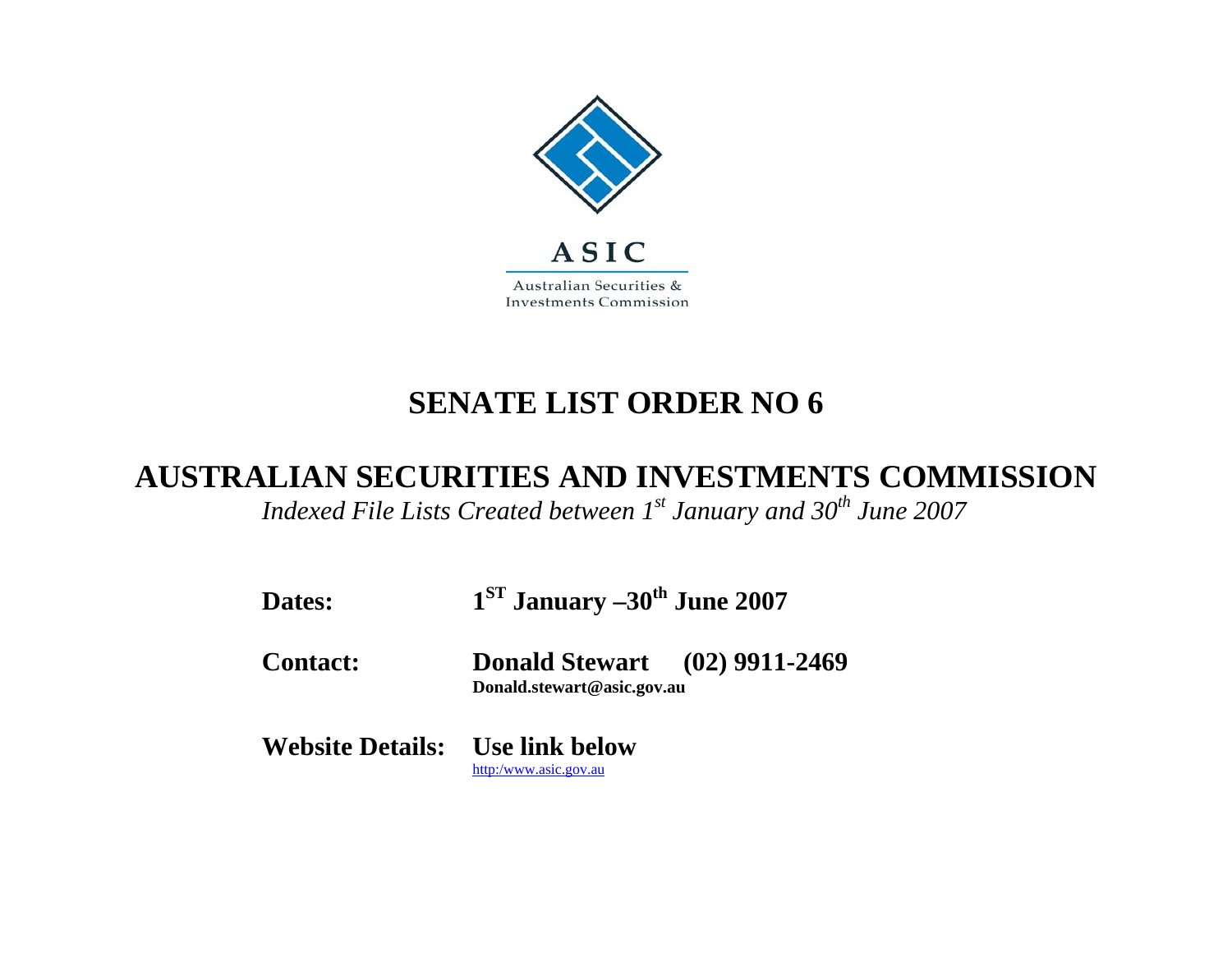File Number Title PMR 2007/000552 FUNDRAISING WITHOUT A DISCLOSURE DOCUMENT PART 2 PMR 2007/000750 1012IA PROJECT PART 7 PMR 2007/000993 CAMPAIGN FSRA PMR 2007/000994 CAMPAIGN FSRA PMR 2007/001185 UPDATE OF POLICY STATEMENT 71: DOWNSTREAM ACQUISITIONS PMR 2007/001187 ON-MARKET BUY BACKS BY LISTED SCHEMES PMR 2007/001188 WHOLESALE EQUITY SCHEMES: TRUSTEE LICENSING PMR 2007/001287 FSR COMPENSATION ARRANGEMENTS PART 5 PMR 2007/001332 EXTENSION OF TIME TO LODGE DIRECTORS &/OR SHAREHOLDERS RESOLUTIONS UNDER LARGE/SMALL PROPRIETARY COMPANY CLASS ORDER PART 20 PMR 2007/001424 CONFLICTS MANAGEMENT POLICY PART 4 PMR 2007/001437 SUPERANNUATION FEES MONITORING (PART 2) PMR 2007/001641 REVIEW OF PS 146 - 2007 PMR 2007/002020 EFT CODE REVIEW PMR 2007/002154 POLICY & MARKETS REGULATION MARKETS - PART 12 PMR 2007/002821 REGULATION REGULATORY POLICY PART 11 PMR 2007/003022 CORPORATE FINANCE POLICY UPDATES PMR 2007/003088 URGENT ISSUES GROUP 10 JUNE 2004 PMR 2007/003089 URGENT ISSUES GROUP 22 JULY 2004 PMR 2007/003090 URGENT ISSUES GROUP 26 AUGUST 2004 PMR 2007/003091 URGENT ISSUES GROUP 6 OCTOBER 2004 PMR 2007/003092 URGENT ISSUES GROUP 25 NOVEMBER 2004 PMR 2007/003093 URGENT ISSUES GROUP 10 FEBRUARY 2005 PMR 2007/003094 URGENT ISSUES GROUP 22 MARCH 2005 PMR 2007/003095 URGENT ISSUES GROUP 10 MAY 2005 PMR 2007/003096 URGENT ISSUES GROUP 16 JUNE 2005 PMR 2007/003097 URGENT ISSUES GROUP 21 JULY 2005 PMR 2007/003098 URGENT ISSUES GROUP 15 SEPTEMBER 2005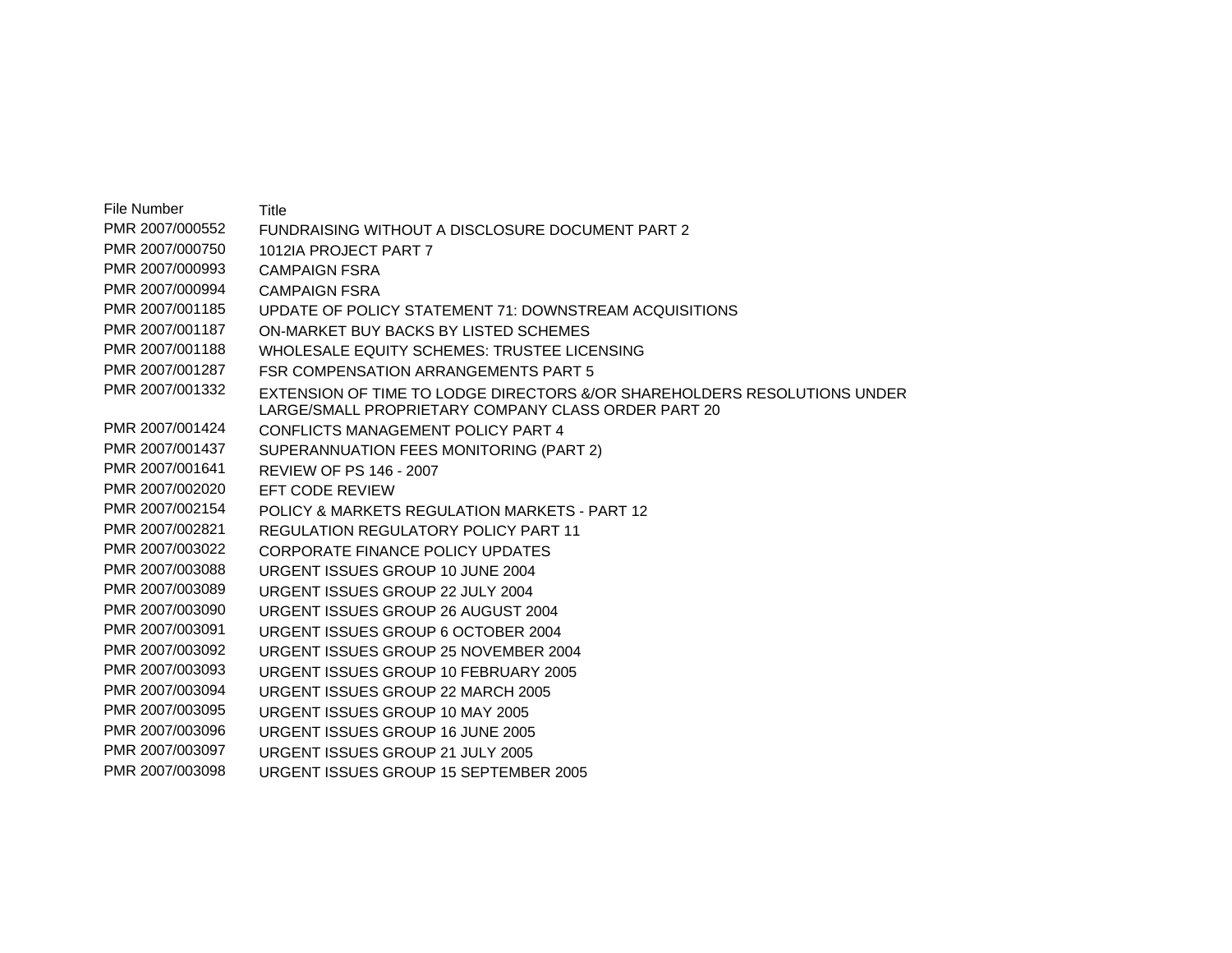PMR 2007/003099 URGENT ISSUES GROUP 20 OCTOBER 2005 PMR 2007/003100 URGENT ISSUES GROUP 24 NOVEMBER 2005 PMR 2007/003101 URGENT ISSUES GROUP 16 FEBRUARY 2006 PMR 2007/003102 URGENT ISSUES GROUP 23 MARCH 2006 PMR 2007/003103 URGENT ISSUES GROUP 1 JUNE 2006 PMR 2007/003104 AASB INTERPRETATIONS AGENDA COMMITTEE PART 1 PMR 2007/003106 UPDATE TO PS 30 PMR 2007/003109 IOSCO STANDING COMMITTEE NO 1 MARCH 2005 PART 1 PMR 2007/003111 IOSCO STANDING COMMITTEE NO 1 MARCH 2005 PART 2 PMR 2007/003117 **IOSCO STANDING COMMITTEE NO 1 JULY 2005 PART 1** PMR 2007/003118 IOSCO STANDING COMMITTEE NO 1 JULY 2005 PART 2 PMR 2007/003120 IOSCO STANDING COMMITTEE NO 1 NOVEMBER 2005 PART 1 PMR 2007/003121 IOSCO STANDING COMMITTEE NO 1 NOVEMBER 2005 PART 2 PMR 2007/003122 IOSCO IFRS REGULATORY INTERPRETATION AND ENFORCEMENT SUBCOMMITTEE PART 1 PMR 2007/003123 IOSCO IFRS REGULATORY INTERPRETATION AND ENFORCEMENT SUBCOMMITTEE PART 2 PMR 2007/003124 IOSCO IFRS REGULATORY INTERPRETATION AND ENFORCEMENT SUBCOMMITTEE PART 3 PMR 2007/003133 IOSCO IFRS REGULATORY INTERPRETATION AND ENFORCEMENT SUBCOMMITTEE PART 4 PMR 2007/003134 IOSCO IFRS REGULATORY INTERPRETATION AND ENFORCEMENT SUBCOMMITTEE PART 5 PMR 2007/003135 IOSCO IFRS REGULATORY INTERPRETATION AND ENFORCEMENT SUBCOMMITTEE PART 6 PMR 2007/003136 IOSCO IFRS REGULATORY INTERPRETATION AND ENFORCEMENT SUBCOMMITTEE PART 7 PMR 2007/003137 IOSCO IFRS REGULATORY INTERPRETATION AND ENFORCEMENT SUBCOMMITTEE PART 8 PMR 2007/003138 IOSCO IFRS REGULATORY INTERPRETATION AND ENFORCEMENT SUBCOMMITTEE PART 9 PMR 2007/003139 IOSCO IFRS REGULATORY INTERPRETATION AND ENFORCEMENT SUBCOMMITTEE PART 10 PMR 2007/003141 IOSCO IFRS REGULATORY INTERPRETATION AND ENFORCEMENT SUBCOMMITTEE PART 11 PMR 2007/003142 IOSCO IFRS REGULATORY INTERPRETATION AND ENFORCEMENT SUBCOMMITTEE PART 12 PMR 2007/003143 IOSCO IFRS REGULATORY INTERPRETATION AND ENFORCEMENT SUBCOMMITTEE PART 13 PMR 2007/003144 IOSCO IFRS REGULATORY INTERPRETATION AND ENFORCEMENT SUBCOMMITTEE PART 14 PMR 2007/003145 IOSCO IFRS REGULATORY INTERPRETATION AND ENFORCEMENT SUBCOMMITTEE PART 15 PMR 2007/003146 IOSCO IFRS REGULATORY INTERPRETATION AND ENFORCEMENT SUBCOMMITTEE PART 16 PMR 2007/003147 IOSCO IFRS REGULATORY INTERPRETATION AND ENFORCEMENT SUBCOMMITTEE PART 17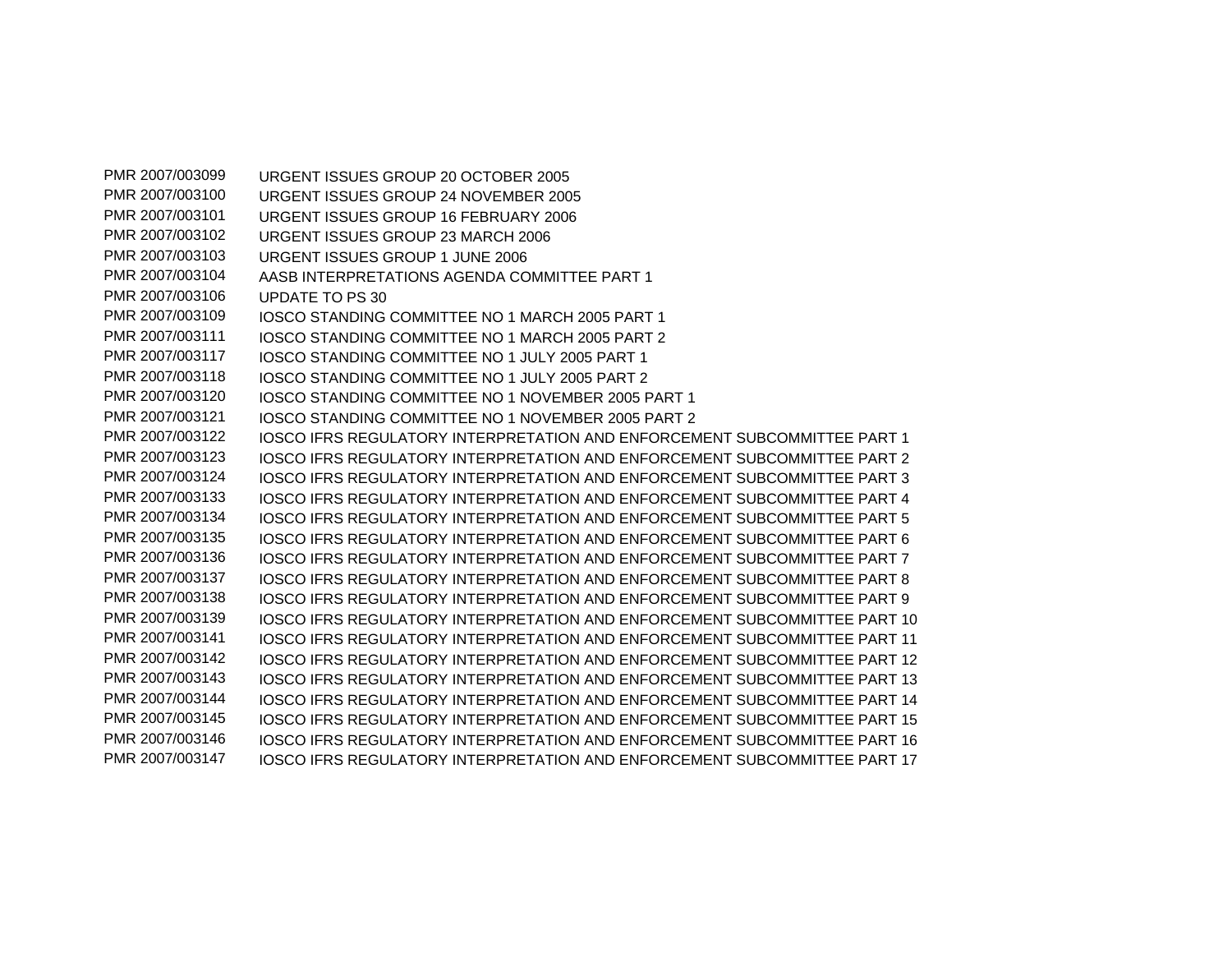PMR 2007/003148 IOSCO IFRS REGULATORY INTERPRETATION AND ENFORCEMENT SUBCOMMITTEE PART 18 PMR 2007/003149 IOSCO IFRS REGULATORY INTERPRETATION AND ENFORCEMENT SUBCOMMITTEE PART 19 PMR 2007/003150 IOSCO IFRS REGULATORY INTERPRETATION AND ENFORCEMENT SUBCOMMITTEE PART 20 PMR 2007/003151 IOSCO AUDITING SUBCOMMITTEE MEETING DECEMBER 2006 PART 1 PMR 2007/003153 IOSCO AUDITING SUBCOMMITTEE MEETING DECEMBER 2006 PART 2 PMR 2007/003154 IOSCO AUDITING SUBCOMMITTEE MEETING JANUARY 2007 PMR 2007/003522 DEFAULT CLAUSES IN DEBENTURE TRUST DEEDS PMR 2007/003523 COMPLIANCE ASSISTANCE PMR 2007/004372 IDPS REVIEW PMR 2007/004377 ADVICE STANDARD & COMPLEX FINANCIAL REPORTING GROUP FILE PART 6 PMR 2007/004380 REGULATION REGULATORY POLICY PART 12 PMR 2007/004626 REFERRAL FUNDRAISING PMR 2007/004634 CONTINUOUS DISCLOSURE SURVEILLANCE PMR 2007/004797 CONTINUOUS DISCLOSURE SURVEILLANCE PMR 2007/004798 CONTINUOUS DISCLOSURE SURVEILLANCE -ESTIMATED WHEAT POOL PMR 2007/005179 PERIODIC STATEMENTS PROJECT PMR 2007/005282 AGRICULTURE SCHEME - CHANGE TO TAX TREATMENT PMR 2007/005519 FINANCIAL SERVICES SURVEILLANCE - TARGETED PMR 2007/005640 ATS PROJECT 2006 PMR 2007/005694 COMPLIANCE ASSISTANCE PMR 2007/006157 REVIEW OF PS 150 PART 2 PMR 2007/006158 ELECTRONIC COMMERCE - (PART 2) PMR 2007/006159 COUNCIL OF FINANCIAL REGULATORS - FINANCIAL CLAIMS SCHEMES PMR 2007/006486 CONTINUOUS DISCLOSURE SURVEILLANCE PMR 2007/006889 REGULATION ADVICE INTERNAL - AUDITORS PMR 2007/006975 REFERRAL MARKET WATCH PMR 2007/006982 PS 44 AGM'S TIME EXTENSION PMR 2007/006985 REVIEW OF SANCTIONS IN CORPORATE LAW PMR 2007/007011 REMUNERATION IN EXTERNAL ADMINISTRATION (PART 1) 13-01-2006 TO 30-05-2006 PMR 2007/007012 REMUNERATION IN EXTERNAL ADMINISTRATION (PART 2) 28-06-2006 TO 06-09-2006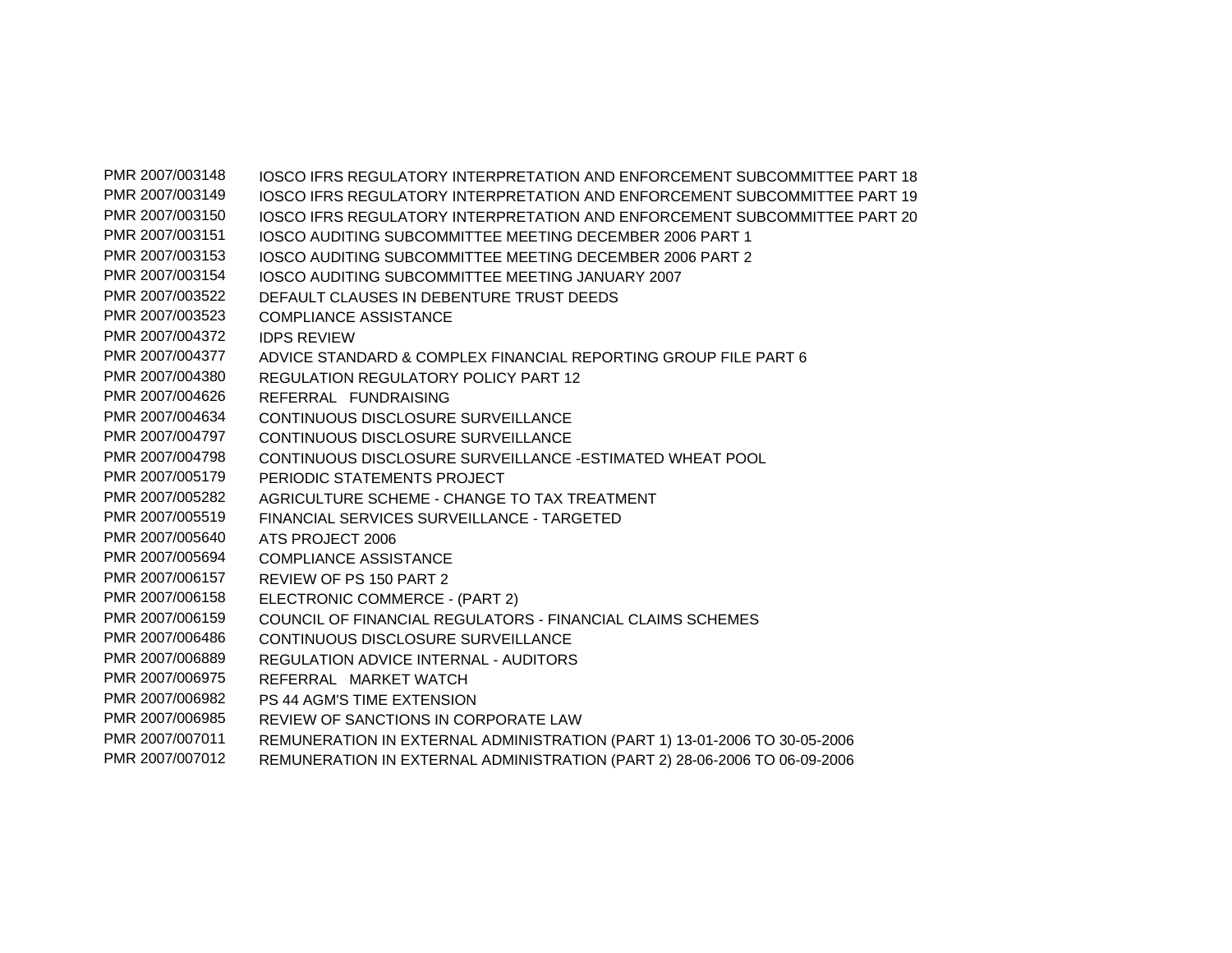PMR 2007/007013 REMUNERATION IN EXTERNAL ADMINISTRATION (PART 3) 07-09-2006 TO 09-10-2006 PMR 2007/007014 REMUNERATION IN EXTERNAL ADMINISTRATION (PART 4) 24-10-2006 TO 17-12-2006 PMR 2007/007015 ASSETLESS ADMINISTRATION FUND (PART 1) 16-01-2006 TO 20-02-2006 PMR 2007/007016 ASSETLESS ADMINISTRATION FUND (PART 2) 21-02-2006 PMR 2007/007095 TIME SHARE PMR 2007/007189 APPLICATION FOR A S.340 EXEMPTION - NOT PMR 2007/007194 INDUSTRY LIAISON PART 2 PMR 2007/007195 FINANCIAL ASSISTANCE SCHEME PART 2 PMR 2007/007198 FINSIA MANAGEMENT PART 2 PMR 2007/007208 BOND MARKET TRANSPARENCY PART 2 PMR 2007/007217 NZ MUTUAL RECOGNITION PART 2 PMR 2007/007219 MANAGED INVESTMENT SCHEMES - GENERAL PART 6 PMR 2007/008258 ELECTRONIC COMMUNICATIONS PMR 2007/008259 SELF-MANAGED SUPERANNUATION PMR 2007/008261 'BAD APPLES' PROJECT PMR 2007/008262 FCIS - MAS APPLICATION PMR 2007/008842 REGULATION ADVICE EXTERNAL - M&A PMR 2007/009495 PART 7.2 EXEMPTIONS POWER PART 6 PMR 2007/009497 PART 7.2 EXEMPTIONS POWER PART 7 PMR 2007/009689 FINANCIAL SERVICES SURVEILLANCE - TARGETED PMR 2007/009861 ADVICE STANDARD & COMPLEX - FUNDRAISING PMR 2007/009863 ADVICE STANDARD & COMPLEX - AUDITORS - AUDIT REPORTING REQUIREMENTS UNDER CL28 OF PF209 PMR 2007/009865 ADVICE STANDARD & COMPLEX - FUNDRAISING - THE INTERACTION BETWEEN COOLING OFF RIGHTS AND MEMBERS WITHDRAWAL RIGHTS PMR 2007/009885 REGULATION ADVICE EXTERNAL - FUNDRAISING - ASX ENQUIRY PMR 2007/009967 FINANCIAL SERVICES - APPLICATIONS AND ADVICE PART 6 PMR 2007/009969 REGULATION REGULATORY POLICY PART 13 PMR 2007/010376 REGULATION ADVICE EXTERNAL - FUNDRAISING PMR 2007/011494 REGULATORY RISK ANALYSIS (PART 6) PMR 2007/011661 APPLICATION REQUESTING NOTICE OF BENEFICIAL OWNERSHIP - S.672A